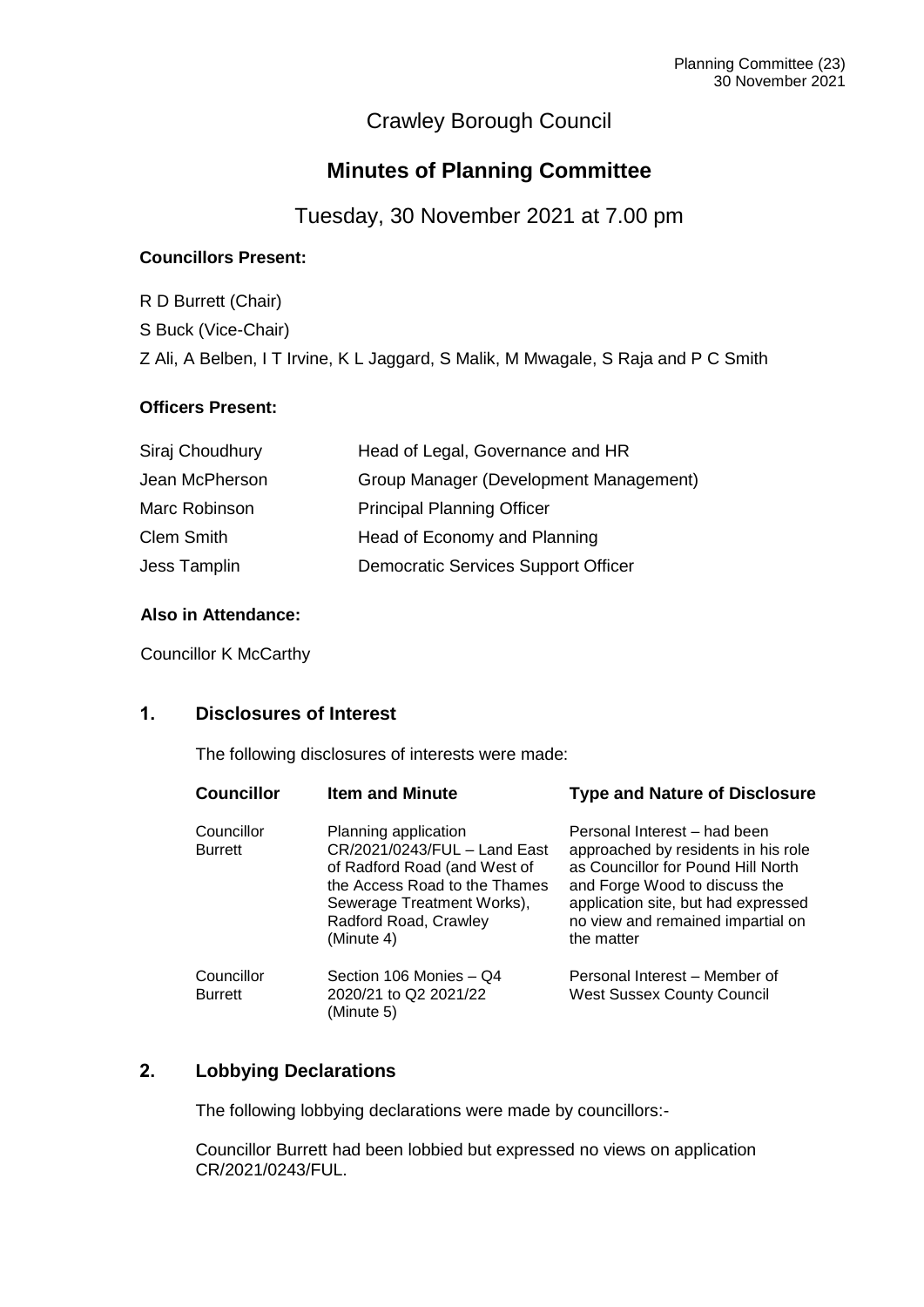Councillor A Belben had been lobbied by Councillor T Belben but expressed no views on application CR/2021/0243/FUL.

#### **3. Minutes**

The minutes of the meeting of the Planning Committee held on 31 August 2021 were approved as a correct record and signed by the Chair.

# **4. Planning Application CR/2021/0243/FUL - Land East of Radford Farm (and West of the Access Road to the Thames Sewerage Treatment Works), Radford Road, Crawley**

The Committee considered report [PES/377](https://democracy.crawley.gov.uk/documents/s20788/CR20210243FUL%20-%20Land%20East%20of%20Radford%20Farm%20and%20West%20of%20the%20Access%20Road%20to%20the%20Thames%20Sewerage%20Tre.pdf) of the Head of Economy and Planning which proposed as follows:

Material change of use of land to a gypsy and traveller site for 2 pitches each with 3 caravans and associated operational development (hardstanding, access track, shared package treatment plant, amenity blocks, sheds, kennel/dog run and post and rail fencing) - retrospective.

Councillors Ali, A Belben, Burrett, Jaggard, Mwagale, Raja, and P Smith declared they had visited the site.

The Principal Planning Officer provided a verbal summation of the application, which sought retrospective permission for a change of use of a 0.23 hectare area of former paddock/woodland to a gypsy and traveller site, which was already occupied. The Officer updated the Committee that several corrections and clarifications to report PES/377 were required as follows:

- The first sentence of paragraph 5.10 was to be corrected to read '*Whilst accepting they form part of an established Gypsy/Traveller family related to most of the larger traveller families across Kent, Oxford and the UK, further information does indicate links to Horsham, Mole Valley and the wider Irish Traveller community in Crawley.'*
- Paragraphs 5.16 and 5.17 were to have the word '*deliverable'* replaced by '*developable'* in relation to the allocated Local Plan gypsy/traveller site.
- The first sentence of paragraph 7.1 was to be amended to read '*The Council is currently able to demonstrate a 5 year land supply of developable gypsy/traveller pitches within the borough, although weight needs to be given to the applicants' needs as the site is not currently deliverable*'.

The Committee was updated that no response was received from the Ecology Officer, so it was taken that there had been no objection to the application. The Planning Officer also explained that a further letter had been received from the agent commenting on the officer report – the agent's letter was read out in full with the omission of some personal details. The correspondence queried a number of matters in the report and raised issues including the lack of consideration of temporary permission for the site, the levels of noise caused by passing aircraft, the Council's 5 year supply of gypsy and traveller pitches, the potential flood risk at the site, and the personal circumstances of the applicants.

Robert Biggs (a neighbour of the site) spoke in objection to the application on behalf of Radford Road Neighbourhood Watch. Matters raised included: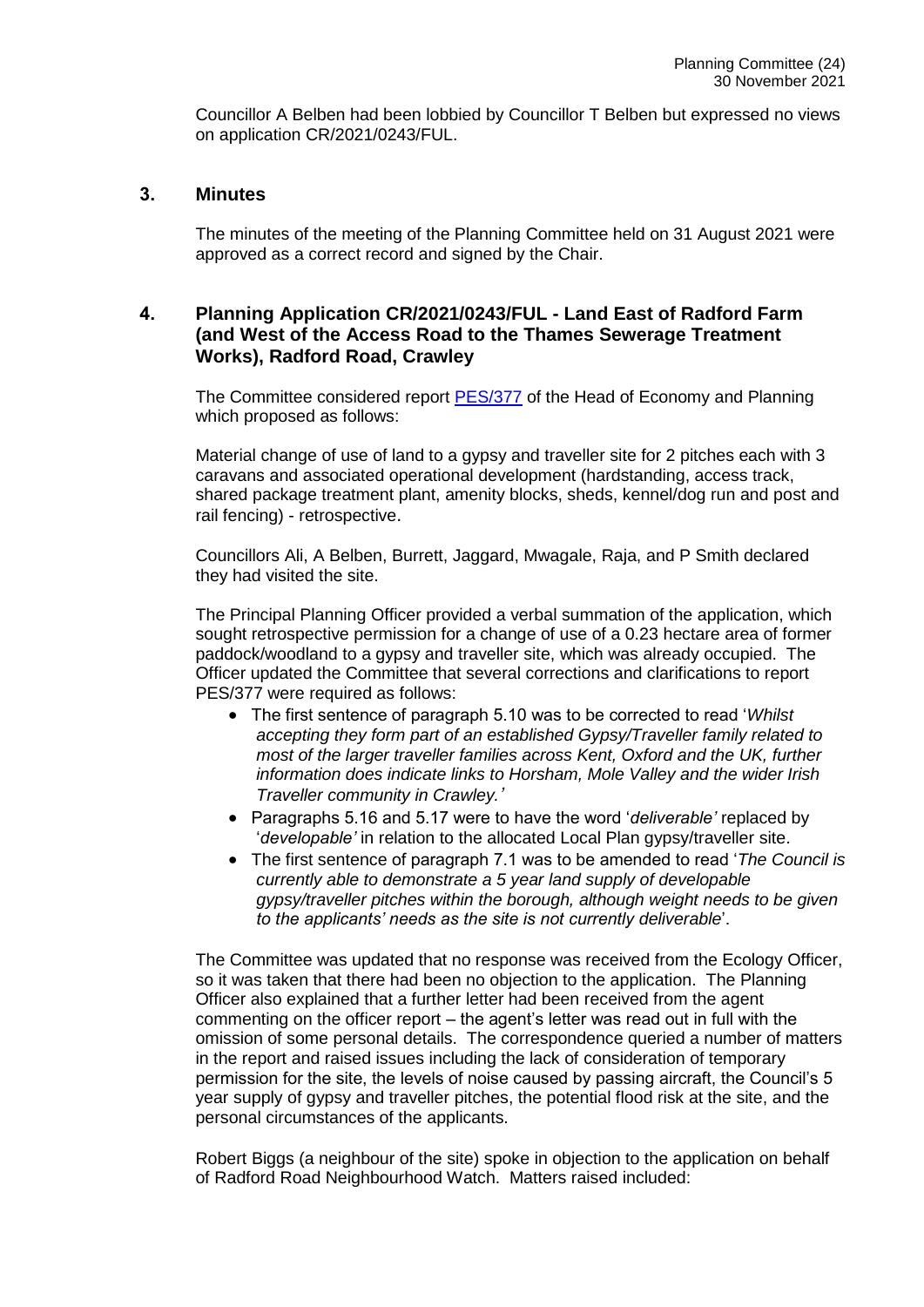- Noise disturbance to neighbours of the site and harm to visual amenity, as the development was not considered to be in keeping with the local area. The value of neighbouring properties had decreased.
- The development had impacted the local flood risk. Drainage at the site was poor and there was a history of flooding in the area, and there was a blocked culvert nearby.
- The environmental impact trees were removed, wildlife (including protected species) may have been displaced, the hardstanding may have been laid improperly, and the site was in an area of archaeological interest.
- Access, damage, and road visibility concerns at the site entrance and on to Radford Road.

Councillor Kevan McCarthy (ward councillor for Pound Hill North and Forge Wood) spoke in objection to the application. Matters raised included:

- The land was priced and sold as a site not suitable for development, and was in an area safeguarded from development by Gatwick Airport.
- The site's close proximity to the Gatwick runway. Despite the airport operating at reduced capacity due to Covid-19, the noise impact at the site was considerable and would likely worsen when flight numbers reverted.
- The way in which the works on site were implemented including whether or not there were breaches of the stop notices issued.
- A significant number of objections, comments, and noise complaints had been made by members of the public regarding the site since its occupation.

The Committee then considered the application.

A Committee member queried whether further works were carried out at the site after a stop notice was issued in April 2021. The Planning Officer stated that the Council was not aware of any material breaches of the notice, except those that had later been reversed.

Following a query from a Committee member regarding temporary planning permission, the Planning Officer confirmed that the application before the Committee was for permanent permission. Planning policy stated that consideration should be given to granting temporary permission if there was not a 5 year supply of gypsy/traveller pitches in the borough – the Council had a developable site, but this was not yet deliverable. It was explained that temporary permission had been considered by officers, however the application site was not suitable for occupancy due to the issues set out in the report (primarily the impact of flood risk and aircraft noise on the health and safety of the occupants) and it was considered that the negatives of the site constraints outweighed the circumstances of the applicants.

The developable site (Broadfield Kennels) was further discussed. The Planning Officer confirmed that the Local Plan identified this as the only reasonable gypsy/traveller site in Crawley. It was not yet subject to a planning application for a change of use, and no need for the site had been raised with the Local Planning Authority since the Plan was adopted in 2015, but it was identified as deliverable when required which was estimated to be within five to ten years of the date of the adoption of the Plan.

Having taken into account the information presented to them, Committee members considered that the recommendation to refuse was well-reasoned with substantial grounding in planning policy. Flooding at and around the site was of particular concern.